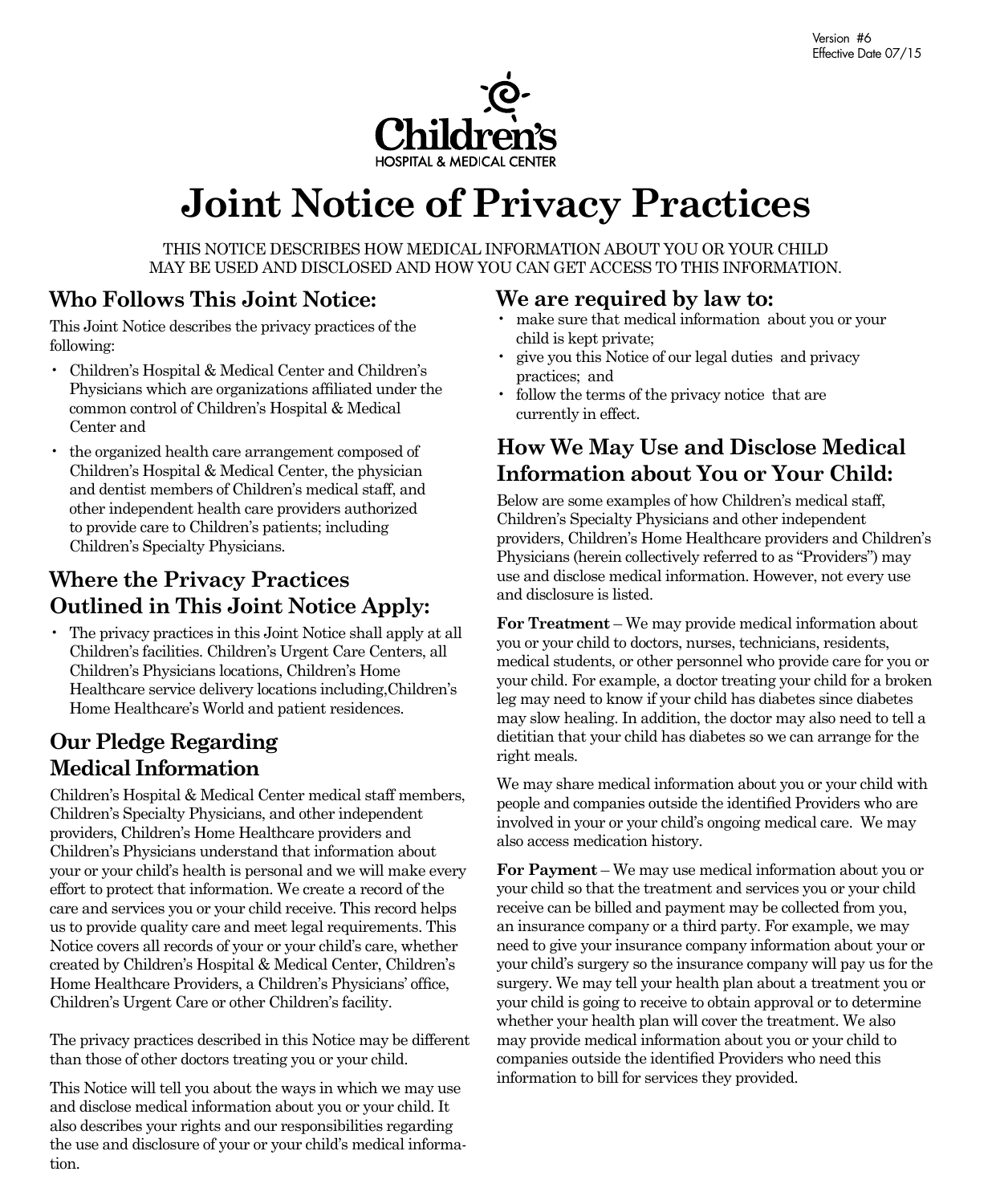**For Health Care Operations** – We may use medical information about you or your child for health care operations that help us to provide quality care. For example, we may use medical information to review our treatment, services and the performance of our staff. We may also combine medical information about patients to decide what additional services we should offer, what services are not needed, and whether certain new treatments work. We may provide information to doctors, nurses, technicians, medical students and other personnel for review and learning purposes. We may provide medical information about you or your child to companies outside of the identified Providers for health care operations as long as both companies have treated you or your child. We may also combine medical information we have with medical information from other hospitals to compare how we are doing and see where we can make improvements in care and services. We will remove information that identifies you or your child from this set of medical information so that others may use it to study health care and health care delivery without being able to identify you or your child.

**Business Associates** – We may provide medical information to other persons or organizations, known as business associates, who provide services for us under contract. Business associates are required by law to protect the medical information we provide to them.

**Appointment Reminders** – We may use and provide medical information to contact you as a reminder that you or your child have an appointment with us. If you do not want to be contacted for appointment reminders, you must contact Children's Access Center in writing.

**Treatment Alternatives:** – We may use and provide medical information to tell you about possible treatment options or other items of interest. If you do not want to be contacted for these reasons, you must contact Children's Access Center in writing.

**Health-Related Benefits and Services** – We may use and provide medical information to tell you about health-related benefits or services of interest. If you do not want to be contacted for these reasons, you must contact Children's Access Center in writing.

**Fundraising Activities – We may provide information** about you or your child to our hospital-related foundation so the foundation may contact you in raising money for the hospital. We will release only information such as your or your child's name, address and phone number and the dates you or your child received treatment or services. You will be provided with the opportunity to opt out of fundraising communications with each solicitation.

#### **Marketing Services and Sale of Protected Health**

**Information** – Excepted for a limited set of exceptions, Children's will obtain your consent before using your or your child's Protected Health Information for marketing purposes or selling it to third parties.

**Breaches of Protected Health Information** – In the event that a breach of your or your child's unsecured Protected Health Information occurs we will notify you.

#### **Uses and Disclosures Made Only with**

**Your Authorization** – The following uses and disclosures will only be made with your authorization: (i) most uses and disclosures of psychotherapy notes (ii) uses and disclosures of Protected Health Information (PHI) for marketing purposes, including subsidized treatment communication; (iii) disclosures that constitute a sale of PHI; and (iv) other uses and disclosures not described in the Notice of Privacy Practices. **Hospital Directory** – We may include limited information such as your child's name and location in the hospital directory while your child is a patient, unless you notify us that you object. The directory information may also be given to people who contact the hospital and ask for your child by name. This is so your child's family, friends and clergy may visit your child in the hospital.

**Individuals Involved in Your or Your Child's Care or Payment for Your or Your Child's Care** – We may provide medical information about you or your child to a friend, family member or any other person you say is involved in your or your child's medical care or the payment of your or your child's care. We will provide this information only if you tell us to or if we think that normally it is in your or your child's best interest to allow a person to act on your or your child's behalf. For example, you may identify a friend or family member to pick up medical supplies for you or your child. We will provide only the medical information needed to allow the person to complete that task. In addition, we may provide medical information about you or your child to someone helping in a disaster relief effort so that you or your family can be notified about your or your child's condition, status and location.

**Research** – We may use medical information about you or your child for research purposes. For example, a research project may involve comparing the health of all patients who received one medicine to those who took another for the same condition. All research projects are subject to a specific approval process. This process reviews a proposed research project and its use of medical information, comparing the research needs with patients' need for privacy of their medical information. We may provide medical information about you or your child to people preparing for a research project; for example, to help them look for patients with specific medical needs, as long as the medical information they receive does not leave the hospital. Normally, we will ask you to agree if the researcher will have access to your or your child's name, address or other information that shows your or your child's identity.

**As Required by Law** – We will provide medical information about you or your child when required to do so by federal, state or local law.

**To Avert a Serious Threat to Health or Safety** – We may use and provide medical information about you or your child when needed to prevent a serious threat to your or your child's health and safety or the health and safety of other people. The information will be provided only to someone able to help prevent the threat.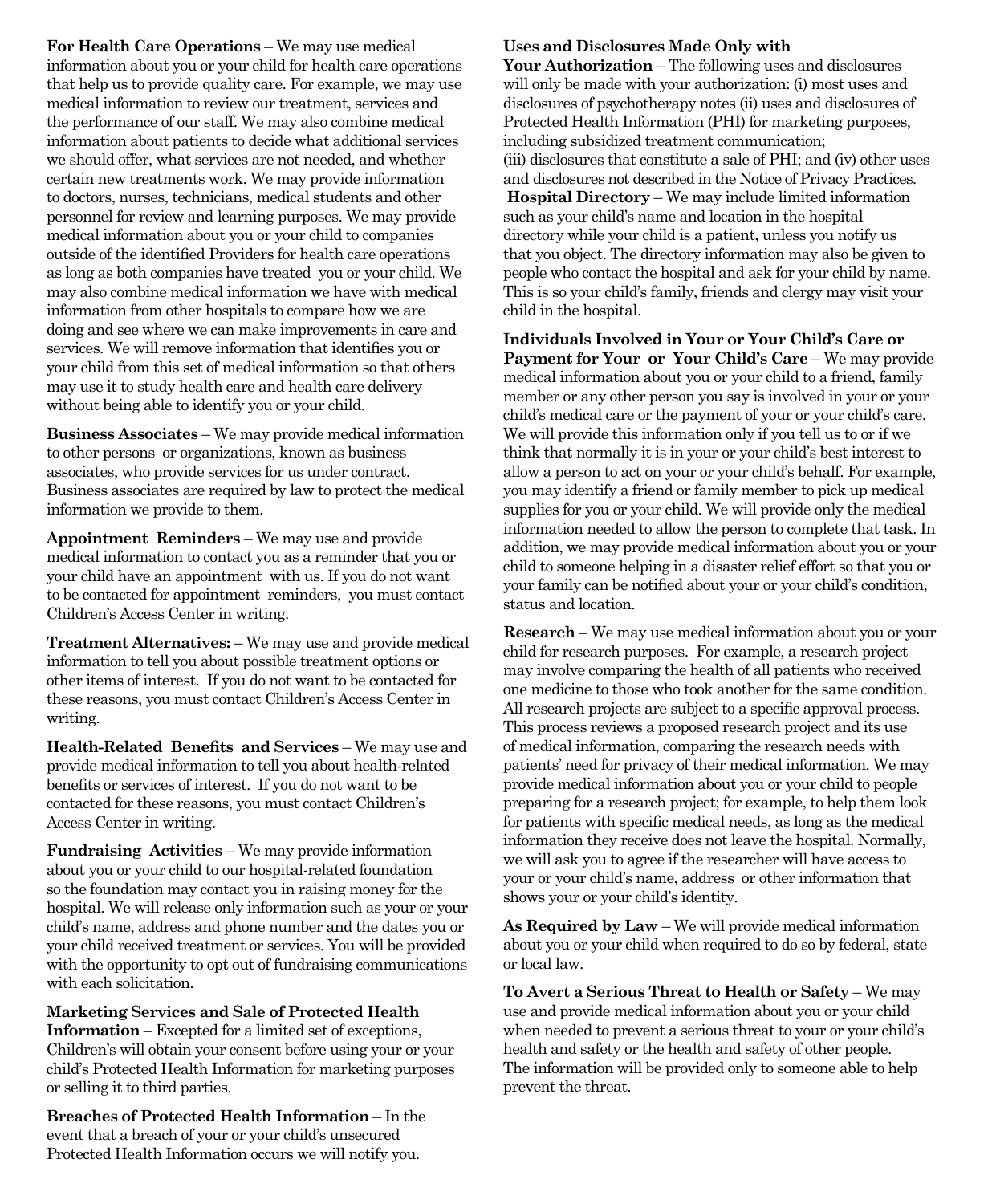**Organ and Tissue Donation** – If you are or your child is a potential candidate for organ donation, we may be required to provide medical information to organizations that handle organs for organ, eye or tissue transplantation or to an organ donation bank.

**Workers' Compensation** – We may provide medical information about you or your child for workers' compensation or similar programs that provide benefits for work-related injuries or illness.

**Public Health Activities** – We may provide medical information about you or your child for public health activities. These activities generally include the following:

- To prevent or control disease, injury or disability;
- To report births or deaths;
- To report reactions to medications or problems with products;
- To notify people of recalls of products they may be using;
- To notify a person who may have been exposed to a disease or may be at risk for getting or spreading a disease or condition; or
- To notify the government if we suspect a patient has been the victim of abuse, neglect or domestic violence.

We will make this disclosure if you agree or when required or authorized by law.

**Health Oversight Activities** – We may provide medical information to a health oversight agency for activities allowed by law. Oversight activities that allow the government to monitor the health care system, government programs and compliance with civil rights laws include audits, investigations and inspections.

**Lawsuits and Disputes** – We may provide medical information about you or your child in response to court or administrative order. We may also provide medical information about you or your child in response to a subpoena, discovery request, or other lawful process by someone else involved in a dispute, but only if efforts have been made to tell you about the request.

**Law Enforcement** – We may provide medical information if asked to do so by a law enforcement official, examples being:

- Response to a court order, subpoena, warrant, summons or similar process;
- To identify or locate a suspect, fugitive, material witness or missing person;
- Inquires as to the victim of a crime if, under certain limited circumstances, we are unable to obtain the person's agreement;
- Inquires as to death we believe may be the result of criminal conduct;
- Inquires as to criminal conduct at the hospital; and
- To report a crime; the location of the crime or victims; or the identity, description or location of the person who committed the crime.

**Coroners, Medical Examiners and Funeral Directors** – We may provide medical information to a coroner or medical examiner. For example, to identify a person who has died or

to determine the cause of death. We may also provide medical information about patients to funeral directors who need to carry out their duties.

**National Security and Intelligence Activities** – We may provide medical information about you or your child to federal officials for intelligence, counterintelligence and other national security activities.

#### **Protective Services for the President and Others** –

We may provide medical information about you or your child to federal officials so they may provide protection to the President, other authorized persons or foreign heads of state or to conduct special investigations.

**Inmates** – We may provide medical information about you or your child to a correctional institution or law enforcement official if you are or your child is an inmate of a correctional institution or under the custody of a law enforcement official. This release would be necessary (1) for the institution to provide you or your child with health care; (2) to protect your or your child's health and safety or the health and safety of others; or (3) for the safety and security of the correctional institution.

### **Other Uses of Medical Information**

Other uses of medical information not covered by this Notice or the laws that apply to us will be made only if you agree in writing. If you give us the right to use medical information about you or your child, you may change your mind, in writing, at any time. If you change your mind, we will no longer use the medical information for the reasons covered by your written request. You understand that we cannot take back any information that we have already released your written agreement and that we are required to retain records of the care we provide.

### **Your Rights Regarding Medical Information About You or Your Child**

You have the following rights regarding medical information we have about you or you or your child.

**Right to Look at and Copy** – You have the right to look at and copy medical information that may be used to make decisions about your or your child's care. Usually, this includes medical (including laboratory test results) and billing records. This may not include psychotherapy records.

You must send your request to look at and copy medical information that may be used to make decisions about you or your child in writing to Children's Health Information Department. If you ask for a copy of the information, we may charge a fee for the costs of copying, mailing or other supplies needed to meet your request.

We may deny your request to look at and copy medical information. If we do not let you look at your or your child's medical information, you may request that the denial be reviewed. A licensed health care professional chosen by the hospital will review your request and the denial. The person conducting the review will not be the person who denied your request. We will follow the outcome of the review.